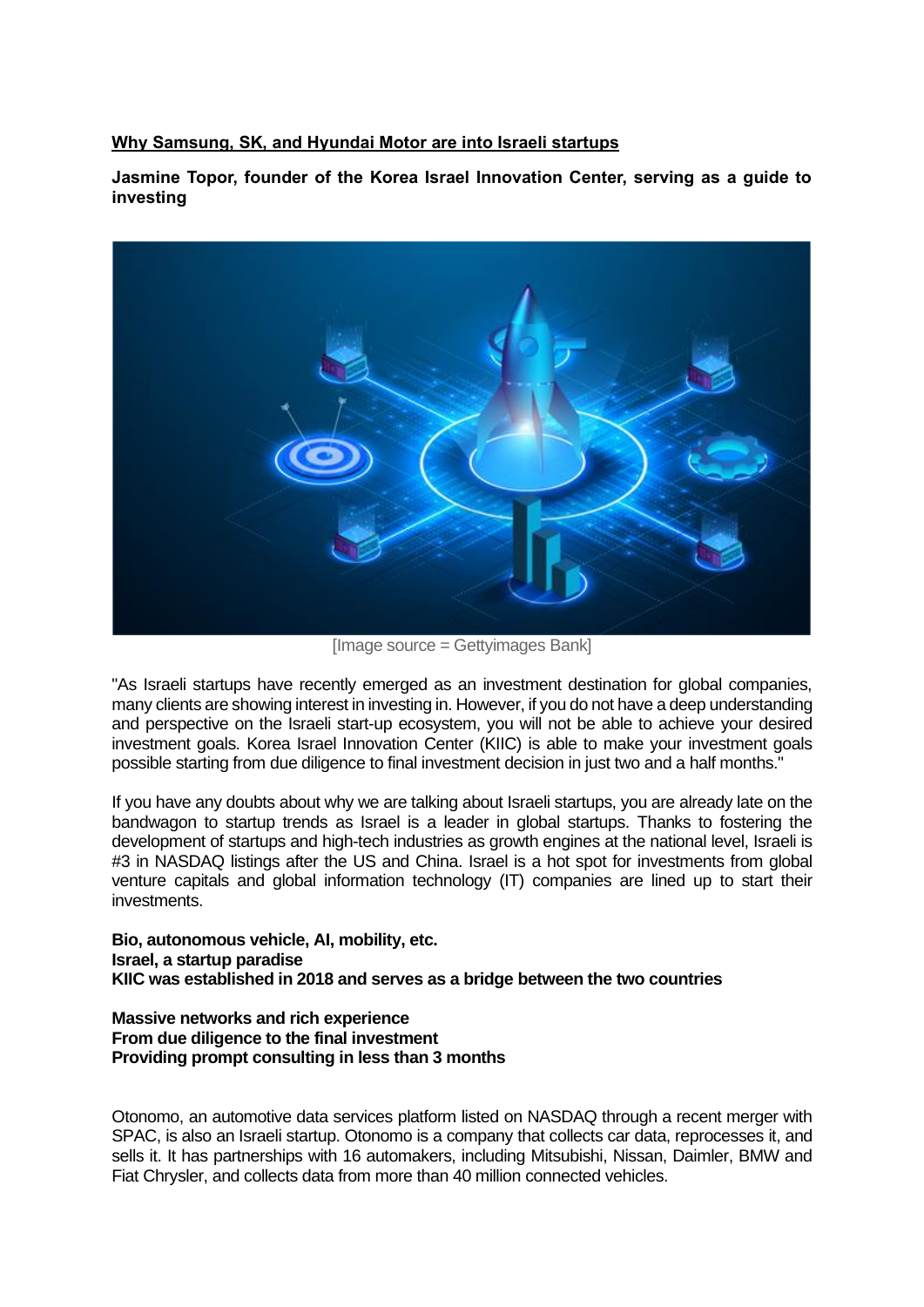For this reason, Korean conglomerates are also showing great interest in Israeli startups. In regards to Otonomo, SK has made investments in the company. In August of last year, Nanox, a nextgeneration medical equipment technology company that SK Telecom invested in, was successfully listed on the NASDAQ. There are also Israeli startups like Nanox promoting Arc, a medical device that has superior price and performance compared to existing X-ray equipment based on semiconductor-based digital X-ray technology. To this end it could be that Israel envies Korea because there are no large companies in Israel. Global conglomerates such as Samsung Electronics, SK Hynix, and Hyundai Motors do not exist in Israel.

The company that connects the two countries is KIIC. Jasmine Topor, founder and general director of KIIC, is confident that KIIC can be the link between Korea's largest companies and Israeli startups and is the first company to do so. The Center offers members a high level of access, expertise, and long-term commitment to finding the next big leap from leading Israeli startups and technology.



With the Israeli startup database and the vast Israeli startup community information, KIIC consults with its Korean member companies towards high-growth investment and partnership opportunities. They quickly identify Israeli startups that meet the needs of member companies and provides smooth communication and professional consulting services that starts from due diligence and evaluation to a successful closing. KIIC is staffed with experts with expertise and network in Israeli startups' establishing, commercialization, international partnerships, and market strategies.

For more details on why KIIC considers collaboration with Korean companies so important, and how Israeli startups are attractive as an investment destination, let's hear from Jasmine Topor, founder & general director.

The following is a Q&A with Jasmine Topor.

― Can you please briefly talk about KIIC's business? What types of services do you offer and what goals did you have when you established KIIC?

 $\triangleright$  KIIC was established in 2018 to help Korean companies create or maintain a competitive edge through technology. KIIC is the first company of its kind and is headquartered in Tel Aviv, Israel.

Korean companies needed a way to access the Israeli startup and venture community and many of the companies who come to KIIC are mid-sized or large companies who have needs in innovation and technology. We help those companies find the right technology companies to grow their companies.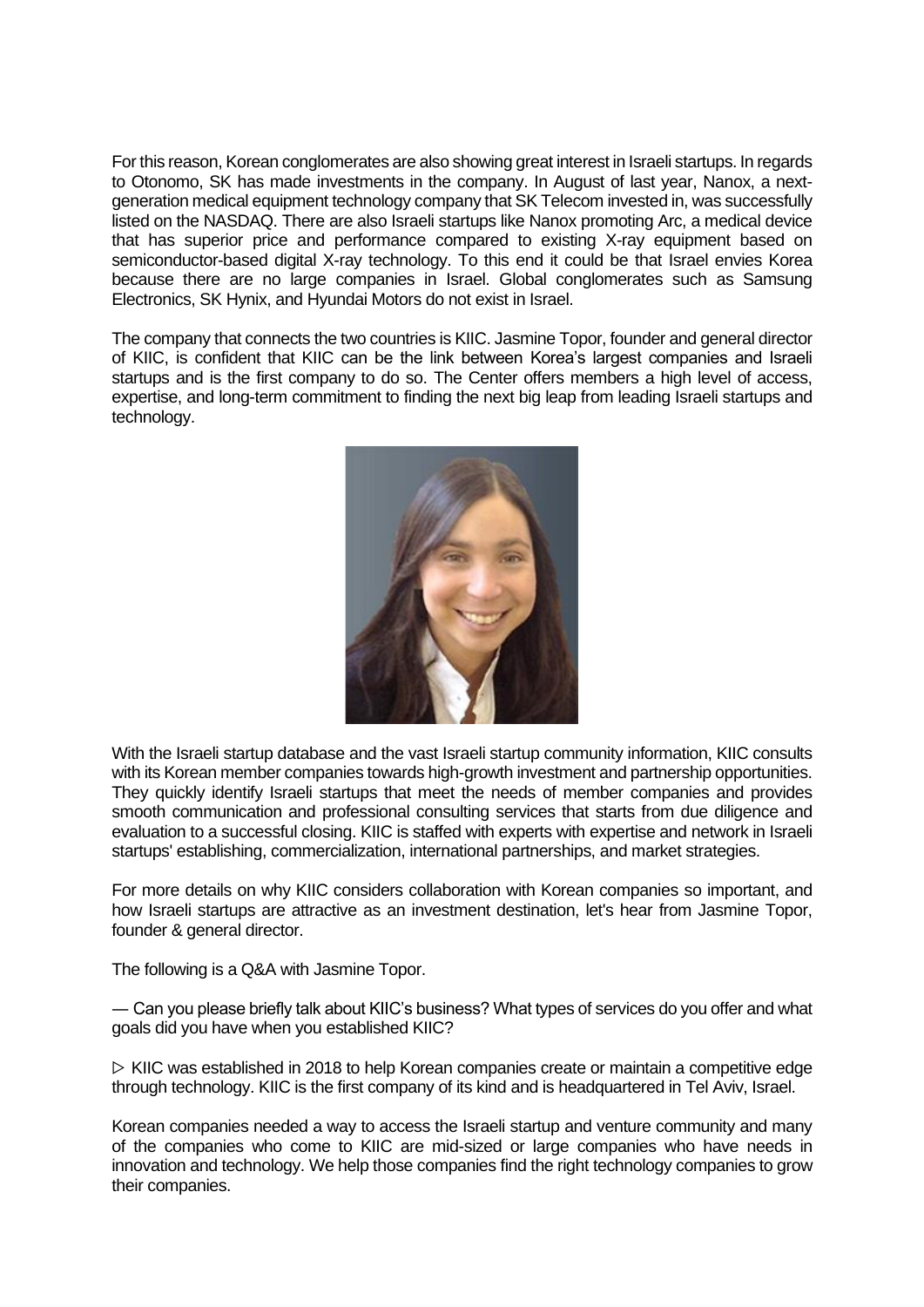― What are some promising startups in Israel and what are some strong points that Israeli startups possess?

▷Up until now, many Israeli companies are undervalued in comparison to their US counterparts which has led to opportunities for Korean companies to secure innovative technology at cheaper prices. In some cases, this could be up to 30% less than US companies. It is also much easier to find and target companies in Israel as it is a much smaller country than the US. You can establish a relationship with Israeli companies through just a few visits which is much more convenient.

― What are some reasons why to invest in Israeli companies as an investor

▷Israeli is an ideal destination for Korean companies that wants to increase their influence in the market and establish new businesses with a high success rate.

Korean companies are constantly looking for new ways to expand their businesses and increase competitiveness in the global market, and Israel is high-tech mecca with the highest number of startups per capita in the world. There are many highly coveted startups in Israel that are sought after by global companies.

Israel is also a leader in many advanced technologies such as AI, Computer Vision, Cybersecurity, Communication, IoT, and Digital Healthcare. Israel is unique in its multidisciplinary capabilities which led to technology breakthroughs that led to creative solutions to innovative companies that are influential in the global market.

To mention a few statistics Israel is ranked first in R&D to GDP, #1 in Unicorn per GDP, and is ranked third on Nasdaq listing after US and China even though we are a nation of only about nine million people.

Israeli has invested the most in R&D when compared to its population and has a landmass of about the size of the Honam province but boasts many excellent opportunities to invest in promising startups.

**―** What are some strong points about investing in Israeli startups?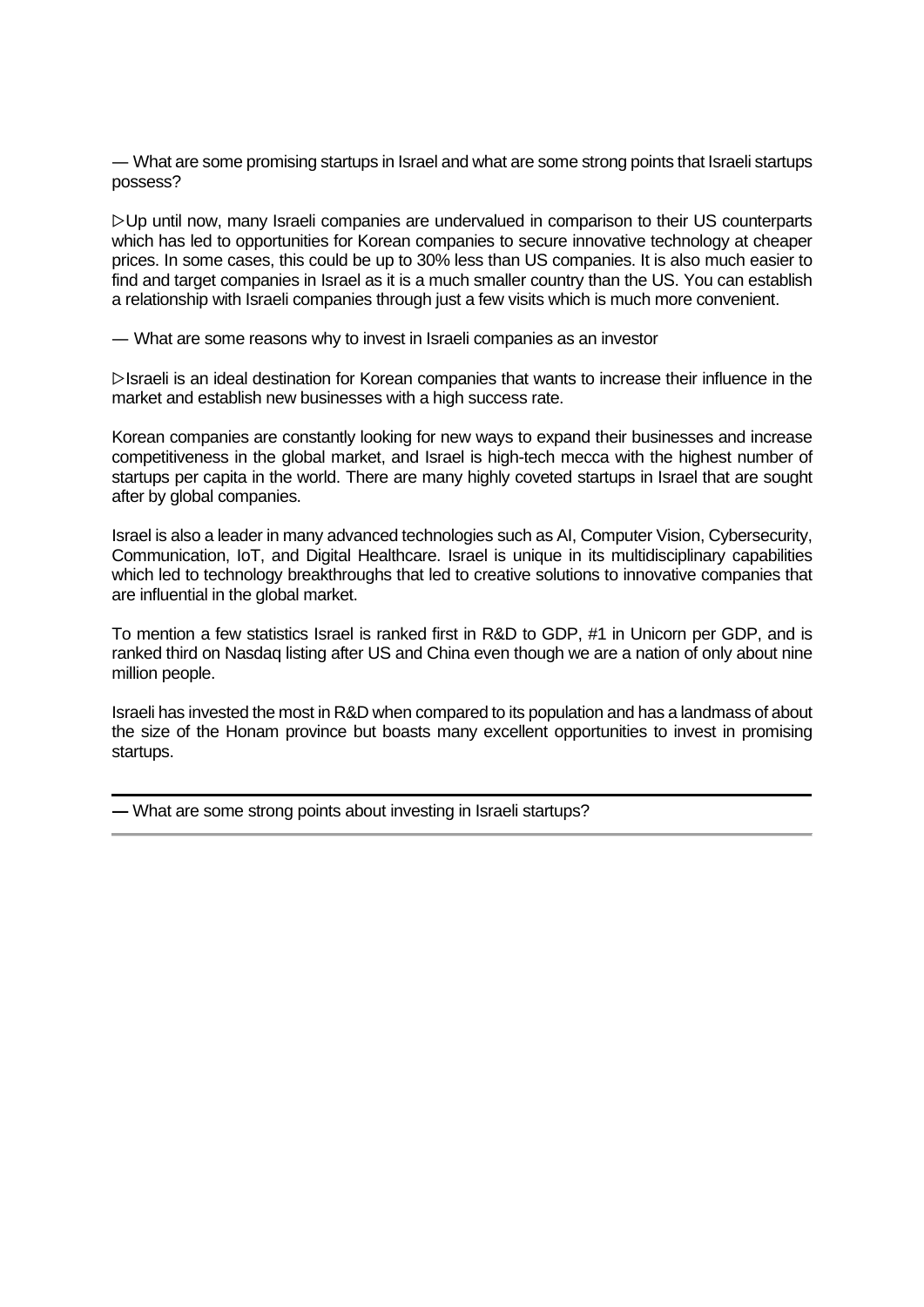

[사진 출처 = 게티이미지뱅크]

 $\triangleright$  Israeli startups have excellent adaptability and creativity in an ever-changing global market. Not only do they offer cutting-edge technology but also display the dedication needed to succeed.

Israel has a unique ecosystem due to its persistence in innovation, R&D capabilities, talented professionals, start-up incentivized policies and venture capital. According to the IVC research center, there are over 369 accelerators, 24 incubators, 185 CVC (corporate-led venture capital) in Israel. On top of this, there are also more than 2,300 companies investing in Israeli startups around the world. There is high potential in Israeli startups as more than 200 leading global companies have established an R&D center in Israel. One major reason why Israel has such an extensive startup network is because of the mandatory military service for both men and women. Israelis cultivate their creative thinking skills through military service and possess a high sense of responsibility and entrepreneurship. When discharged, many give back by utilizing what they learned in the military by starting startups or going into academia. I have served in the research intelligence core of the Israeli Defense Forces and a colleague of mine even served in the Psychotechnical Diagnostic Unit of the Israeli Defense Forces.

―Could you please talk a bit more about some promising companies in Israel?

**Government funded Israeli ecosystem that includes 24 incubators and 185 CVCs. All men and women have the responsibility to attend the military**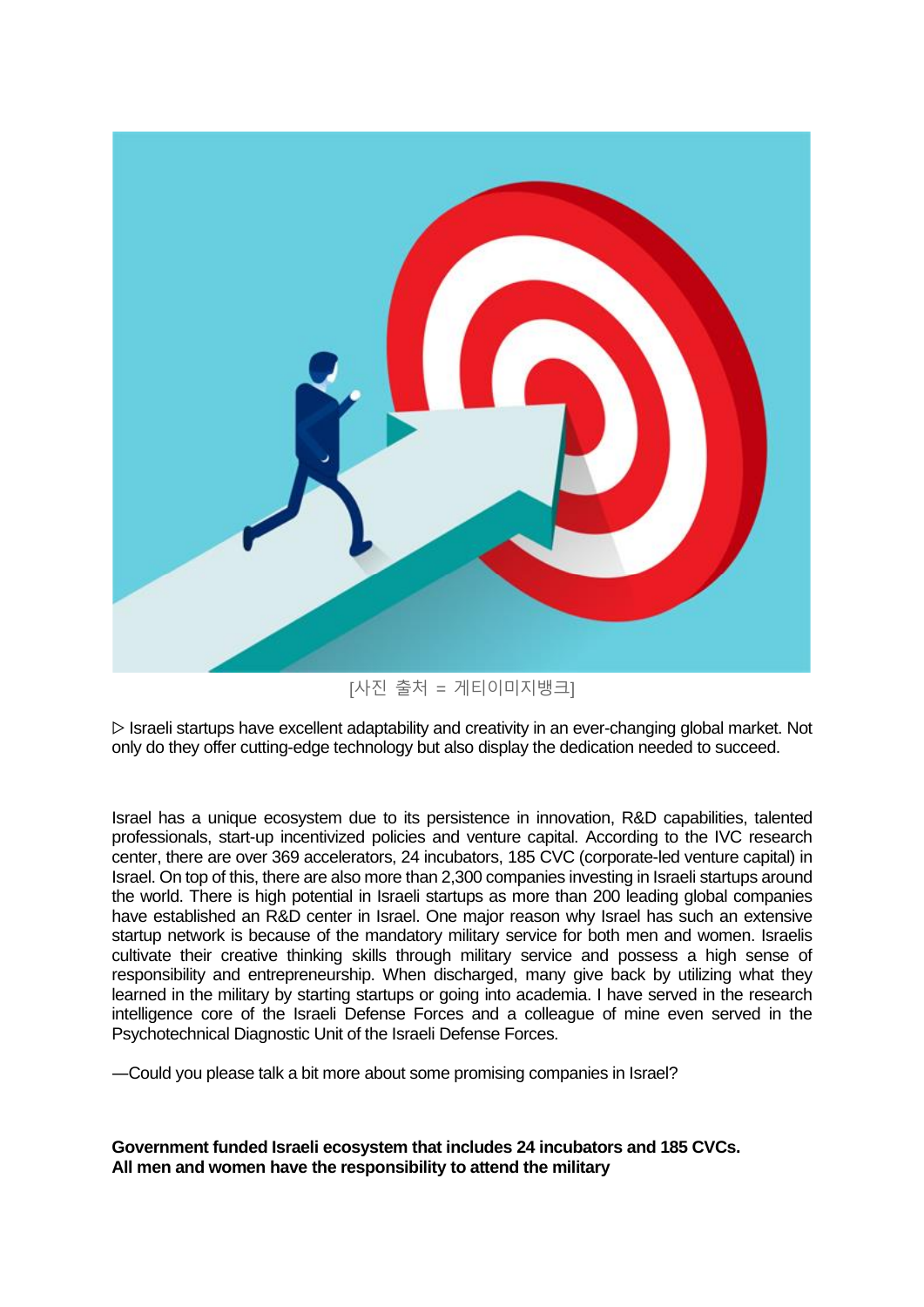## **Opened the door for many Korean companies in the fields of mobility and smart factories**

▷There is an abundance of promising startups in Israel including autonomous driving company (LiDAR), sensor development company (Innoviz), fintech company eToro which are some firms that KIIC has been involved in helping link together with Korean companies. As covid-19 has been accelerating the digital transformation of many sectors cybersecurity platform companies such as SentinelOne and AI-drive insurance companies such as Lemonade are potential companies that could be of great interest to Korean companies and investors. There are more than 30 unicorn companies in Israel worth more than USD1 billion and 98 companies registered on Nasdaq.

― Why should Korean companies be interested in Israeli startups?

▷There are many technologies that Korean companies could be interested in as Israeli's technology is considered world-class in many aspects. This includes the AI space in the mobility sectors such as radars, computer vision and its algorithms. In Smart factory technology – inspection technologies, predictive maintenance, robots and autonomous vehicles are seen as attractive investments and can potentially increase profits

― What can services can KIIC offer to Korean investors that make it distinguishable to other companies?

 $\triangleright$  KIIC understands the needs of its clients and ensures all parties get the value they need to continuously grow. We are their dedicated team on the ground and KIIC acts on behalf of our clients in Israel, like an extension, not a third party. We have heard from clients that other services can share endless unorganized info that leaves the clients confused and with more work. Clients also found that just investing in a VC fund in hope that they will help them did not work, in addition to the issue of needing to invest and lock up money. That's where KIIC comes in, we offer a deep understanding of the Israeli startup ecosystem. The experience of our staff combined is more than 100 years and we have a database of the Israeli startup community that has been expanding for many than 30 years now.

―Can you provide a case study with a Korean investor?

 $\triangleright$  Korean investors have been very active in Israel and increased their activity substantially in the last five years with 161 deals, 34 of them were done in the last 12 months. 20% of the active investors in Israel are headquartered in Asia. There are also over 40 Korean companies who are active in Israel, among those are Samsung, Hyundai, Naver, NHN Investment and KBI. We only work with selected clients that were highly eager to capture a competitive edge in Israeli tech. We worked with them in their main pain point and area they needed to advance in as their R&D teams reached their limits. There was a great fit and for example, one of our clients then went on and did an investment. From due diligence to the final investment process only took 2.5 months, which was completed with no physical contact during the covid-19 pandemic. The investment was such a good strategic fit that they knew very quickly that they wanted to invest. The number of investment opportunities and fits with Korean companies continue to increase as they are realizing that Israel is a key R&D hub for multi-national companies. Many of our clients are meeting global leaders through us and in the due diligence data room.

―Is there a case study between a global company and an Israeli company?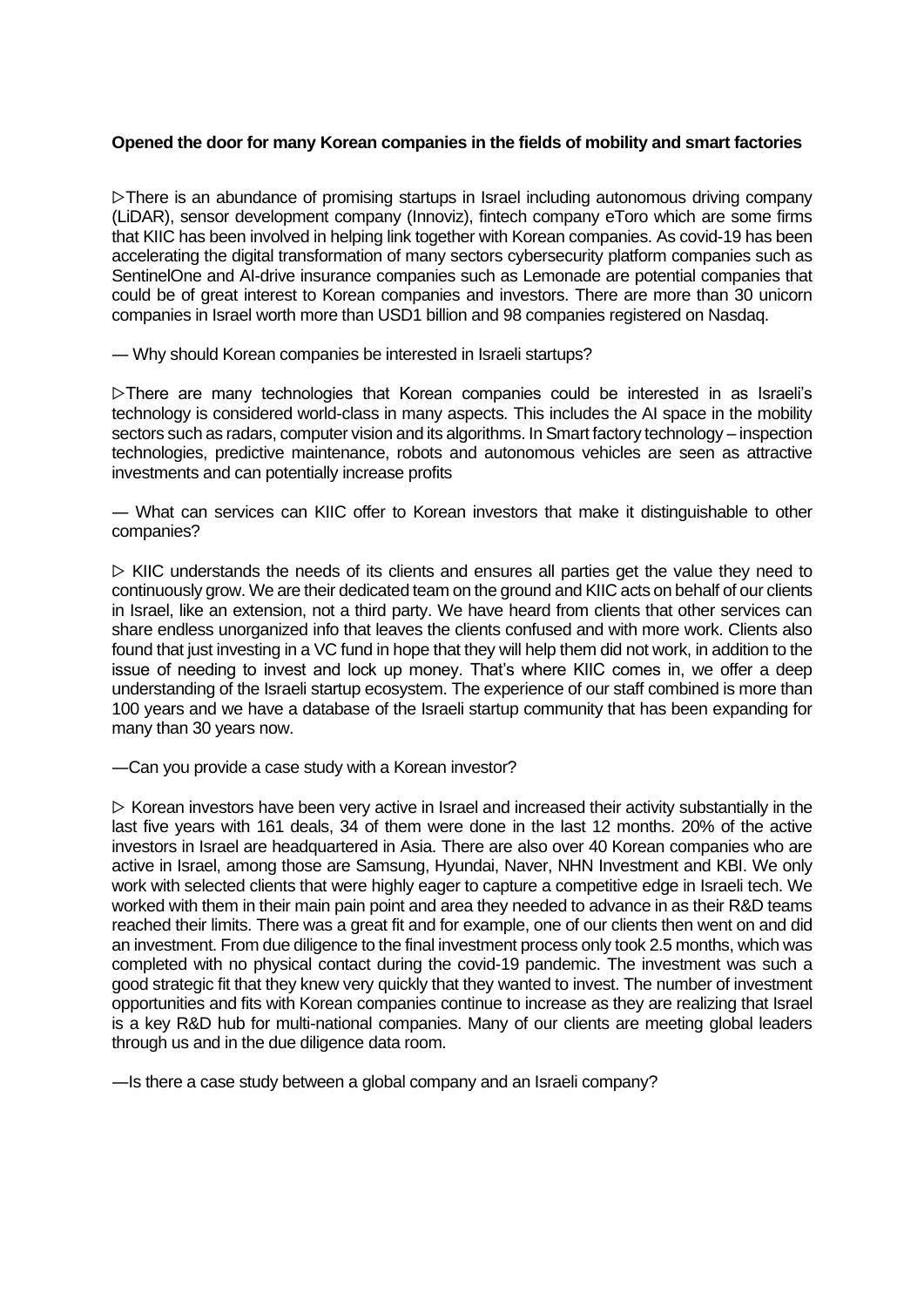

▷KIIC has helped link global heavy machinery Korean subsidiary to Otonomo an automotive connectivity leader in Israel. Clients were very interested in connectivity and digital transformation of cars. The company was able to gain a vast amount of data through its partnership with Otonomo which led to the creation of new services and revenue sources. The connection with Otonomo was made after extensive research and scouting by KIIC. Another case that we are proud of is an investment that was made 100% remotely. The investment was made by one of our biotech investors in an oncology related company. In this case, KIIC sourced the best opportunities, using our close relationships with leaders in the industry. It included top pharma leaders, which provided a good strategic position for our members.

― What are your plans for KIIC and for Korean companies?

▷We have helped Korean firms identify opportunities with smart factory technology companies and helped Korean pharmaceutical companies identify Israeli biotech companies. Even companies that have no experience investing in new technologies can easily find new opportunities in Israel through KIIC. Some services that KIIC offers include dedicated and tailored scouting of relevant tech companies, market research, analysis of competitors' innovation activities and hosting delegations in Israel. We hosted about 10 tailor made delegations in 2019 and hold dedicated webinars due to covid-19. Once travel restrictions are eased, we plan to continue our tailored delegations.